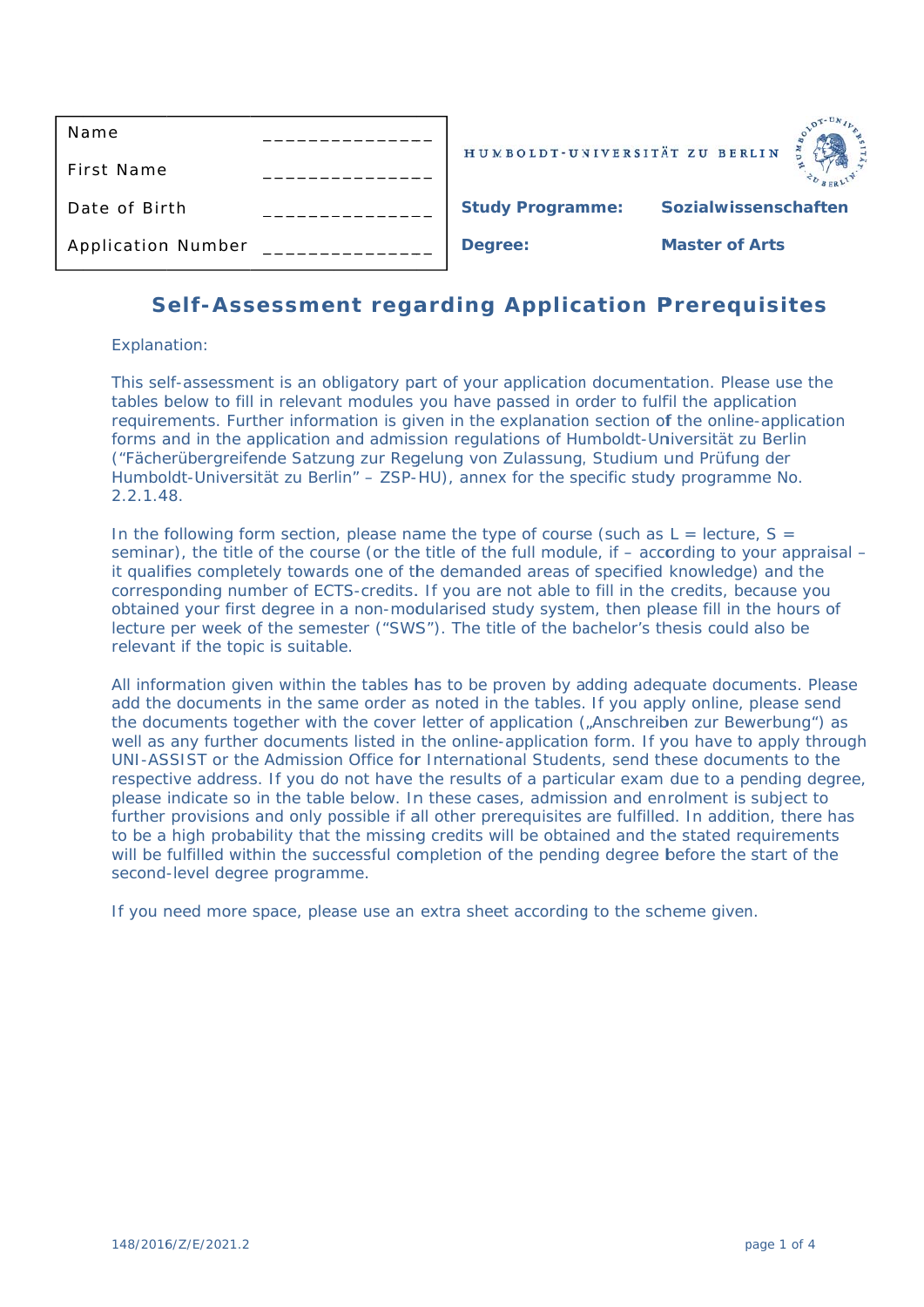

#### Specific knowledge according to the corresponding Annex of Sozialwissenschaften of ZSP-HU

1. Specific Knowledge in:

Theories of Sociology/Sociological Theory and/or Theories of Politics/Political Theory

Minimum amount:

15 ECTS-Credits,

including a minimum amount of 5 ECTS-Credits stemming from comparative courses which provided for a general overview of multiple sociological theories and/or political theories

a. ECTS-Credits stemming from comparative general courses (min. 5 ECTS-Credits)

Total of ECTS-Credits \_\_\_\_

| Type and Title of Lecture or Module | <b>SWS</b> | ECTS-<br>Credits | For<br>internal<br>use only |
|-------------------------------------|------------|------------------|-----------------------------|
|                                     |            |                  |                             |
|                                     |            |                  |                             |
|                                     |            |                  |                             |
|                                     |            |                  |                             |
|                                     |            |                  |                             |

## b. Additional relevant ECTS-Credits (min. 10 ECTS-Credits)

|                                     | Total of ECTS-Credits _____ |                  |                             |
|-------------------------------------|-----------------------------|------------------|-----------------------------|
| Type and Title of Lecture or Module | <b>SWS</b>                  | ECTS-<br>Credits | For<br>internal<br>use only |
|                                     |                             |                  |                             |
|                                     |                             |                  |                             |
|                                     |                             |                  |                             |
|                                     |                             |                  |                             |
|                                     |                             |                  |                             |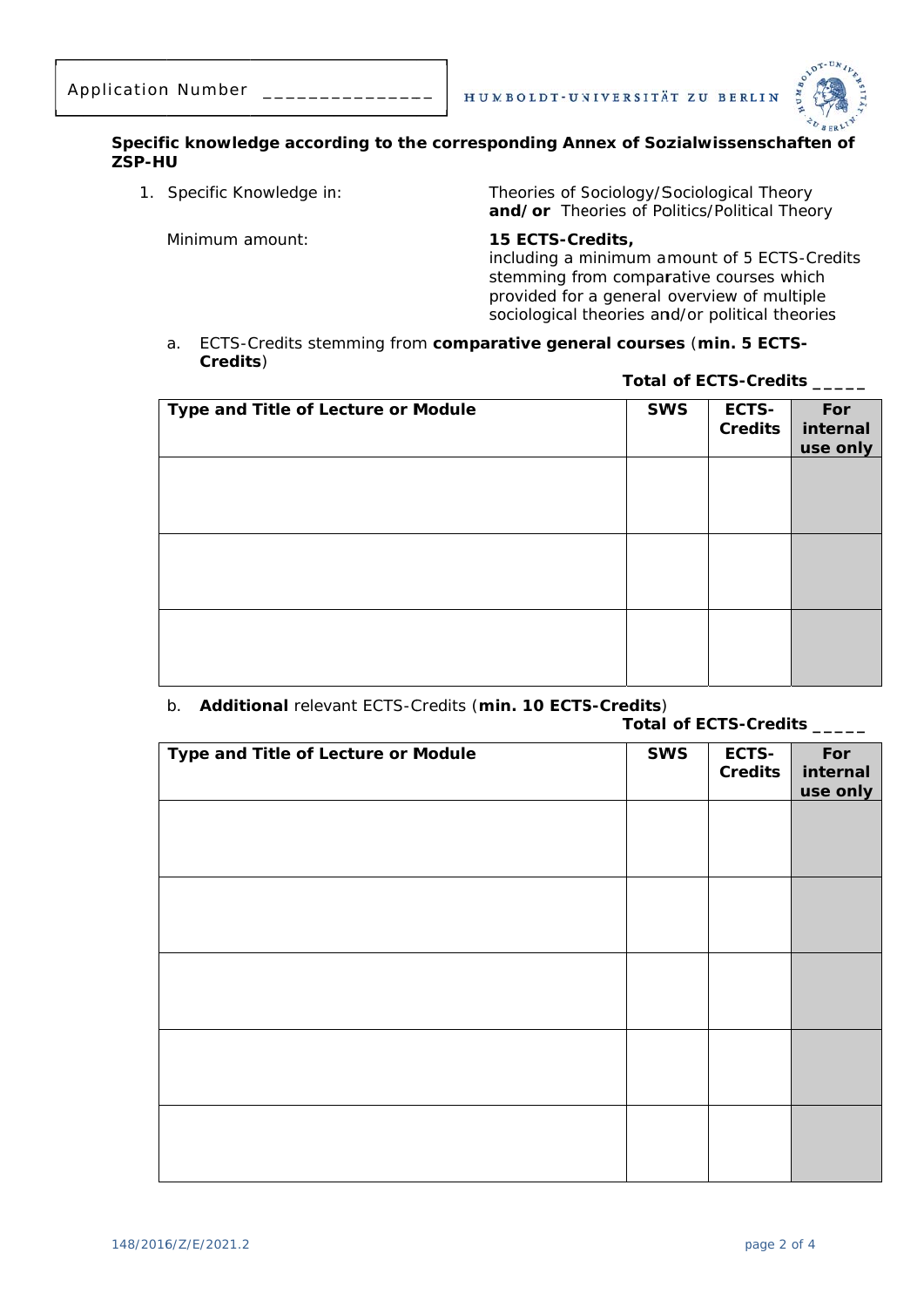| Application Number |  |
|--------------------|--|
|                    |  |

2. Specific Knowledge in:

**Empirical Social Science Research Methods** 

HUMBOLDT-UNIVERSITÄT ZU BERLIN



Minimum amount:

15 ECTS-Credits

| Type and Title of Lecture or Module | <b>SWS</b> | ECTS-<br>Credits | For<br>internal<br>use only |
|-------------------------------------|------------|------------------|-----------------------------|
|                                     |            |                  |                             |
|                                     |            |                  |                             |
|                                     |            |                  |                             |
|                                     |            |                  |                             |
|                                     |            |                  |                             |
|                                     |            |                  |                             |